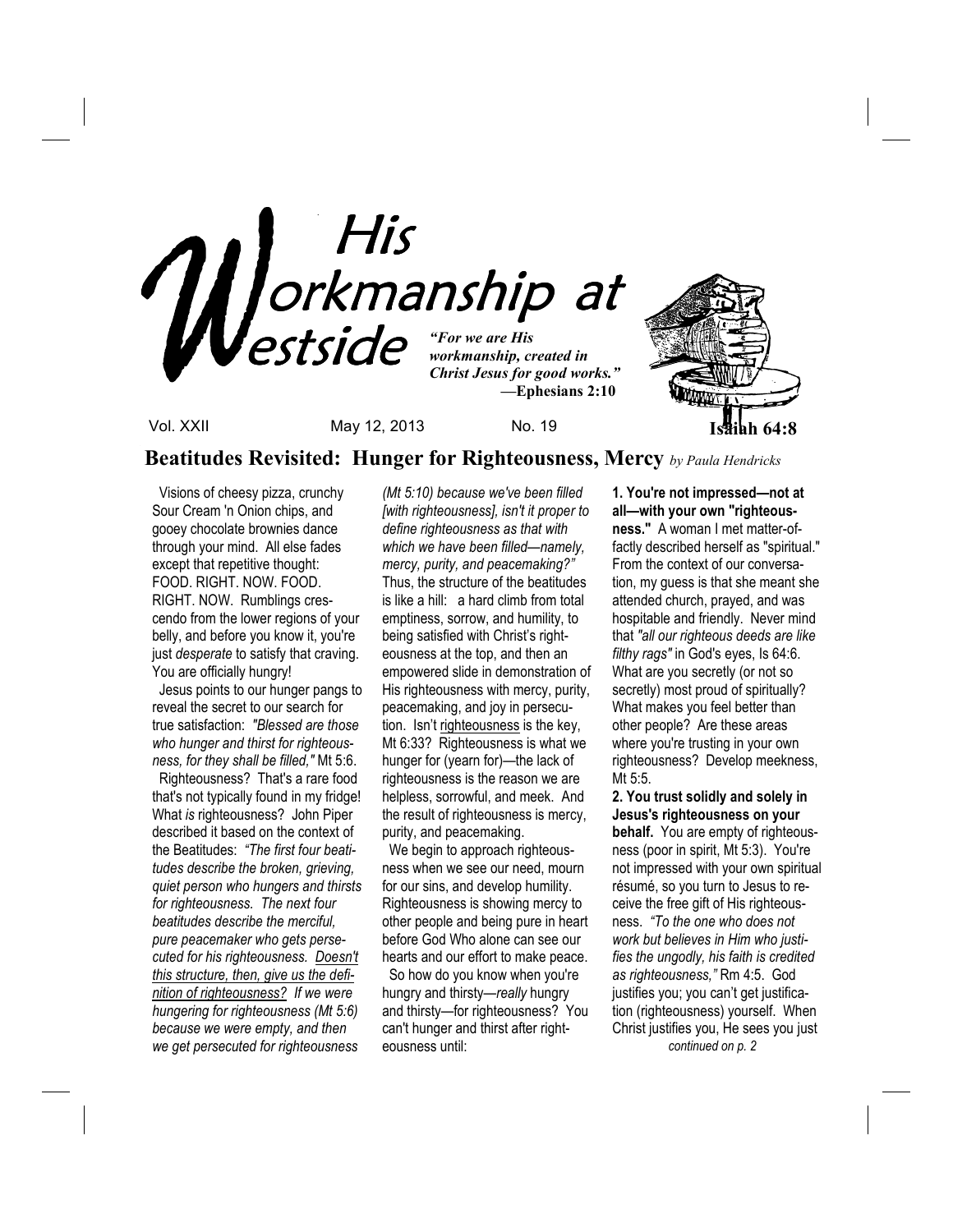### **"Seek first the kingdom of God and His righteousness, and all these things shall be**  added to you." **All and Section 2008 —Matthew 6:33 —Matthew 6:33**

as if you hadn't sinned, just as if you'd always obeyed. The barrier of sin and guilt between you and God is bulldozed to nothing—but only by Christ's blood. You are credited with His full and complete righteousness!

 But does that mean you never hunger after righteousness again? No! God's Holy Spirit keeps stirring up hunger pangs in you so you desire to keep feeding on His righteousness and growing into the person He wants you to become.

**3. You want to run from everything that is not righteous.** This week I watched a coworker jerk away when she realized she was sitting next to someone who was contagious. Do you run from, or are you attracted to, things that aren't righteous? Do you avoid things that might spoil your spiritual appetite? As you do, you realize that you need spiritual food. *"Man shall not live by bread alone, but by every word that proceeds from the mouth of God,"* Mt 4:4; Lk 4:4; quoting Deut 8:3. So…

**4. You soak up time with those who are righteous.** I just talked with a woman who doesn't go to church because "I don't have to go in order to believe in Jesus." While that's true, it seems a bit like saying, "I love hockey, but that doesn't mean I have to go to hockey games." If you're hungry for righteousness, you want to be with other hungry people. You want to go to the banquet with them. You crave spending time reading your Bible and talking to God. Your heart hurts when you don't, just as your stomach hurts when you don't feed its hunger. But you don't stop there.

**5. You move out into the world as a representative of God's righteousness.** (More in the rest of the Beatitudes!) John Piper said, *"Deep and* 

*lasting satisfaction for our souls comes not from the delights of the world nor from a merely religious or vertical relationship with God. Satisfaction comes from God to those whose passion in life is to know Him in the struggle to be like Him in the world."* 

 So what if you're just not hungry for righteousness? Find where you are in the list above and honestly confess to God your lack of desperation for His righteousness. Then put your faith and trust in Jesus's righteousness. Ask Him to give you starvation and craving for His righteousness. When you do, you will find not only true happiness (*"Blessed are those who…"*) but satisfaction (*"for they shall be satisfied"*). You'll be completely full and content like you feel after a delicious Thanksgiving dinner—without the bloating, of course! So how about it? Are you ravenously, desperately hungry for His righteousness?

**Your Mercy's Showing** I used to think I was merciful simply because I felt others' pain. If I'd lived long ago, I could easily have been hired to be a professional mourner, wailing through a perfect stranger's funeral. But it turns out that's not mercy after all. While mercy is often accompanied by tears, it's much more than feelings or emotions. It's an act of the will. It involves not only seeing a need and empathizing with it, but doing something about it—either forgiving or meet ing needs. It's how Jesus responded to the insults flying at Him while He hung on the cross: *"Father, forgive them, for they know not what they do,"* Lk 23:34. In Martyn Lloyd-Jones's words, mercy is both *"inward sympathy and outward acts in relation to the sorrows and sufferings of others."* Mercy was on full display the day the Samaritan man met the needs of a

complete stranger (while the religious folk passed by on the opposite side of the street). If you're like me, you're no "Good Samaritan." You could be, mind you, if only thinking of others' needs was as easy as thinking of your own! But it's not. So you're not.

 The problem is, Jesus doesn't seem to think being merciful is optional for the true Christian. After describing a Christian's character in the first four beatitudes (poor in spirit, those who mourn, the meek, those who hunger and thirst for righteousness), Jesus moves to how Christians relate to others in the last four beatitudes... because what you do flows out of who you are. As Dorothy Patterson put it, *"A passion for God means compassion for others."* 

 So how do you and I get there? **1. Reflect on the mercy you've been shown.** Lloyd-Jones doesn't mince words when he says, *"If I am not merciful, there is only one explanation; I have never understood the grace and the mercy of God."* Sally Lloyd-Jones wrote: *"Did God abandon us? Did He just look down from heaven at the mess we made? No. He didn't just look down. He came down. God Himself came down. Not as a judge to punish us, but as a Rescuer to save us."* If you're still not "feeling" God's grace and mercy, carefully read and think about Ephesians 2:1–10. **2. Ask God to open your eyes to the needs around you.** Make a list. It didn't take me more than a few seconds to write down a boatload of

needs I'm aware of, including financial needs, relational needs, spiritual needs, and emotional needs. If you're having trouble coming up with a list of others' needs, Patterson suggests a good place to start: continued on p. 3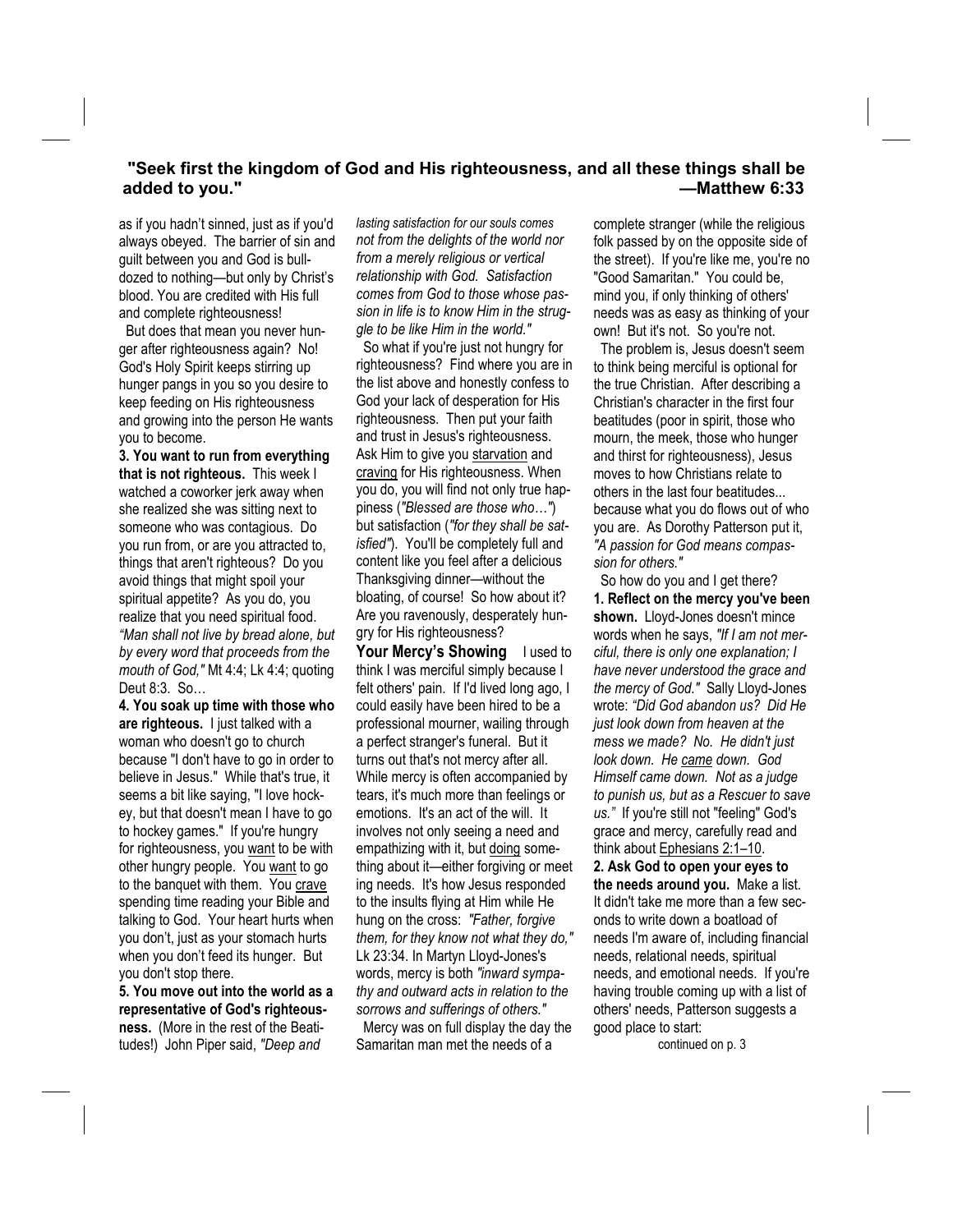

**Honoring Mom***, from p. 4* 1, In what ways am I contributing to the difficulties mom and I are having? 2. What can I do to make my relationship with my mom better? 3, Is there anything I need to apolo-

gize to my mom for?

 It's likely your mom would accept your attempts to make peace with her as a beautiful gift this Mother's Day. **Look For a Spiritual Mother** What if your mom isn't in the picture? Then what? You can't exactly honor or make peace with someone who isn't there, can you?

 First, let me say that to those of you who have lost a mom to death or divorce, I am so sorry. Your loss is huge, and I'd imagine that this is a particularly difficult holiday for you. But God sees your loss and heartbreak and has a plan for you: *"God sets the solitary in families; He brings out those who are bound into prosperity; but the rebellious dwell in a dry land,"* Ps 68:6.

 God calls His church to reach out to you. *"For it is written, 'Rejoice, O barren one who does not bear; break forth and cry aloud, you who have not been in labor! For the children of the desolate one will be more than those of the one who has a husband,'"* Gal 4:27, quoting Is 54:1. At first glance, this verse doesn't seem to make much sense. How can a barren woman have

# Discipleship Here At Home

more children than a woman with a husband? Why should a woman who cannot have children of her own rejoice? Because God is calling women to "spiritual mothering." It's an idea repeated in other places in scripture, such as Tit 2:3-5.

 If your mom is out of the picture, ask the Lord to provide someone who can mentor, love, and guide you. No one will be able to replace your mother, of course, but it is possible for a wise, godly woman to mother and nurture you.

 You might consider taking a proactive approach instead of waiting for a spiritual mother to drop into your lap. Who are some women you respect and admire? Ask if you can spend some time with them. (Coffee? Lunch?) Invite them to be a part of your life.

 The bottom line is that the mother-daughter relationship doesn't always feel like a Hallmark card. This holiday may be a reminder that you want your relationship with your mom to be better. Don't spend the day wishing you had a different mom; do what you can to make your relationship as strong as it can be.

 Start now. Write down three things you respect about your mom or three ways you plan to make peace. No flowers or mushy cards required. *#+#+#+#+#+#+*

**Merciful** (from p. 2) *"How can ordinary women extend mercy to others? We begin by stepping into the shoes of another woman, feeling her pain, sensing her uncertainties, seeing her world crumble. Then and only then can we begin to live her life and think her thoughts and fight her battles. We don't put ourselves into the life of another in a brief moment but rather by living our lives in her shadow and trying over a period of time to walk where she walks and feel what she feels."* So whose shoes does God want us to walk in this week? for a while? *(next week, more Beatitudes)* 

**help, and comfort here & away Madge Wallace—**lung cancer; at Good Sam Hospital, Lafayette, rm 5211; chest tube draining fluid and air in chest cavity **Mark Campbell**—in rehab at St. Anthony's Hospital, rm 710, 720-321-2710, after head injury; may be released mid-week but may need long-term care **Nell Free—**new pacemaker **Matt Reames**—home, no abnormal pressure on brain; further tests required **Judy Strand**'s son **Joe Huff**—recurrence

**PRAY FOR healing, protection,**

of neurological symptoms, black-outs, from brain injury he suffered in a 2007 car accident **Alexander Gintchin**'s classmate, **Jack Miller**—2 brain tumors; age 6

 **CHRONIC CONDITIONS Logan Corray; Rocco Sangellino Jr; Addison Tope; Pat Wilkes**—asthma **Pearl Chapman**—leg pains; pancreatitis **Rod Green—**thyroid trouble **Autumn Hadders—**epilepsy **Kirk Johnson—**worsening MS; needs help around his house **Menards—**aging; **Lloyd**, staph infection on toes from diabetes; **Virginia,** now legally blind from rapid macular degeneration; high BP

**Sandra Perry**—neuropathy from diabetes **Judy Sartin**—spinal stenosis; pain **Lynda Szymanski**—COPD, lung *+#+#+#+#+#+#+*

*Job concerns* **Andrew Tope** and **Frank Savarese** are seeking jobs. **The Menards'** son is out of work.

*Traveling* **Lauren Gonzalez** is in WI and AL visiting family until Tues. **Pat Campbell** is in AR caring for her parents until end of May. *REJOICE* Congratulate **Lindsey Bennett**, who graduates from high school, and **Lisa Ward,** who graduates from Metro State with a BA in behavioral science, sociology, psychology, both next wk *Expecting* **Marie Carlson**—-July 1 girl **Amy Vander Kooi**—August, boy